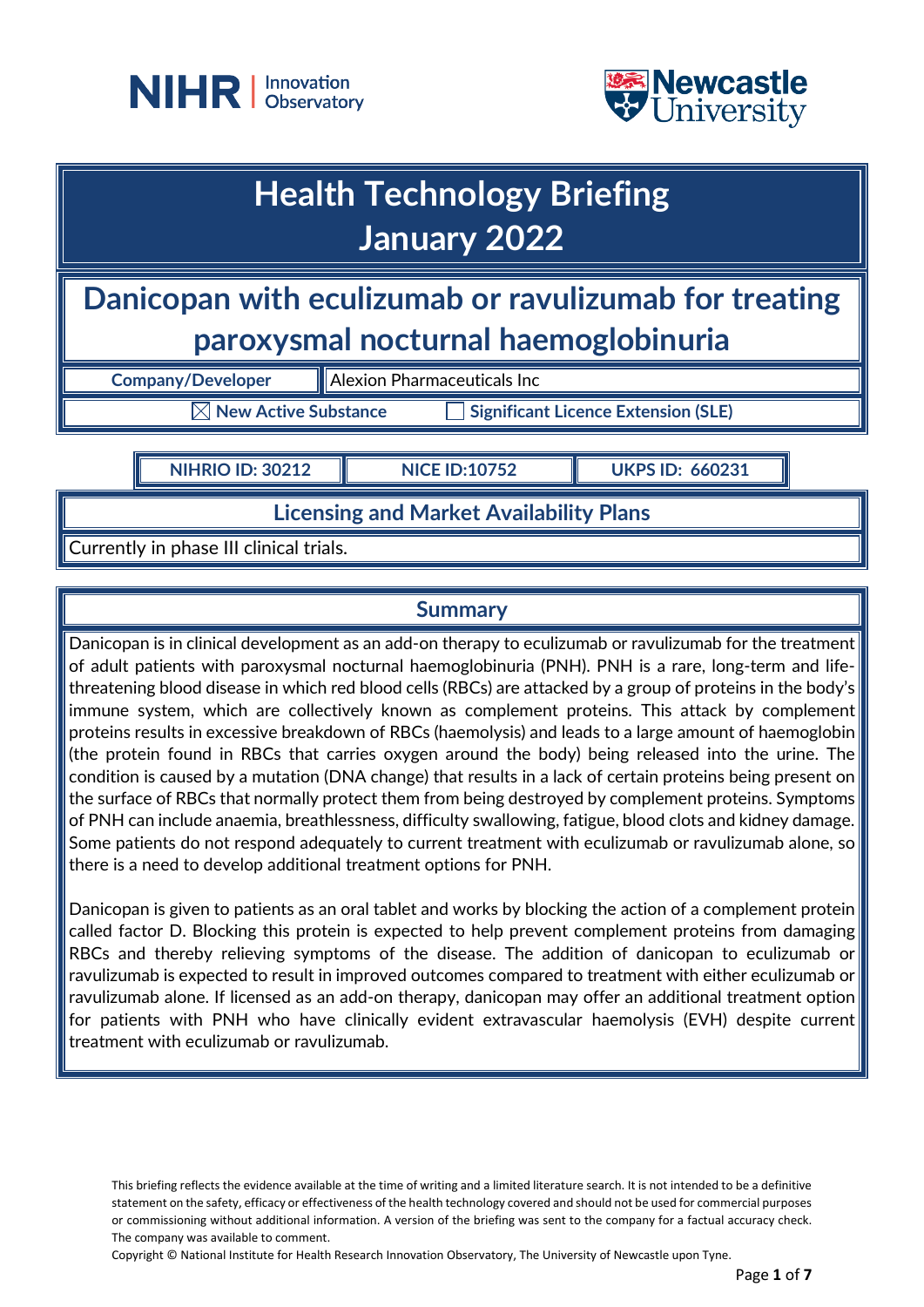



#### **Proposed Indication**

 $\overline{a}$ 

As an add-on therapy to complement component 5 (C5) inhibitor (either eculizumab or ravulizumab) in patients with PNH who have clinically evident extravascular haemolysis (EVH).<sup>1</sup>

## **Technology**

#### **Description**

Danicopan (ACH-0144471, ALXN2040) is a first-in-class, small molecule, orally administered complement factor D inhibitor that prevents new alternative pathway C3 convertase formation.<sup>1,2</sup> Consequently, proximal inhibition at the level of factor D blocks alternative pathway-initiated upstream events and up to 80% of classical or lectin pathway-initiated downstream events via amplification-loop inhibition. Therapeutic factor D inhibition was developed to control intravascular haemolysis and prevent C3 mediated extravascular haemolysis. In vitro, danicopan has been shown to inhibit both alternative pathway mediated haemolysis and C3 fragment deposition on red blood cells (RBCs) from PNH patients.<sup>2</sup>

Danicopan is currently in clinical development as an add-on therapy to C5 inhibitor therapy (either eculizumab or ravulizumab), in adult patients with PNH who have clinically evident EVH. In the phase III clinical trial (ALPHA, NCT04469465, EudraCT 2019-003829-18), participants will receive 100-200mg danicopan, administered as an oral tablet, in addition to their usual dose and schedule C5 inhibitor therapy for 24 weeks. $1,3$ 

#### Key Innovation

Treatment with C5 inhibitors eculizumab or ravulizumab, block terminal complement activation and subsequent intravascular haemolysis (which can be a major cause of morbidity and mortality) and have been shown to improve quality of life and survival for patients with PNH. However, some patients still experience residual anaemia after treatment, and around 15-20% of patients will also remain transfusion dependent.4 Danicopan blocks complement upstream of the C3 convertase. By targeting factor D inhibition with a small molecule, this represents an important treatment advancement for patients with PNH because proximal activator protein inhibition may disable both terminal complement activation (inhibiting MAC -mediated intravascular haemolysis) and C3 fragment opsonisation (preventing extravascular haemolysis), with additional convenience of oral administration.<sup>2,4</sup>

Results from a phase II clinical study where PNH participants received oral danicopan in addition to their usual dose and schedule of eculizumab, reported a clinically meaningful reduction in RBC transfusion requirements during the study.<sup>4,5</sup> If licenced, danicopan has the potential to be the first oral PNH therapy, and offers an opportunity to enhance the well-characterised efficacy of C5 inhibitors without compromising safety.6

Regulatory & Development Status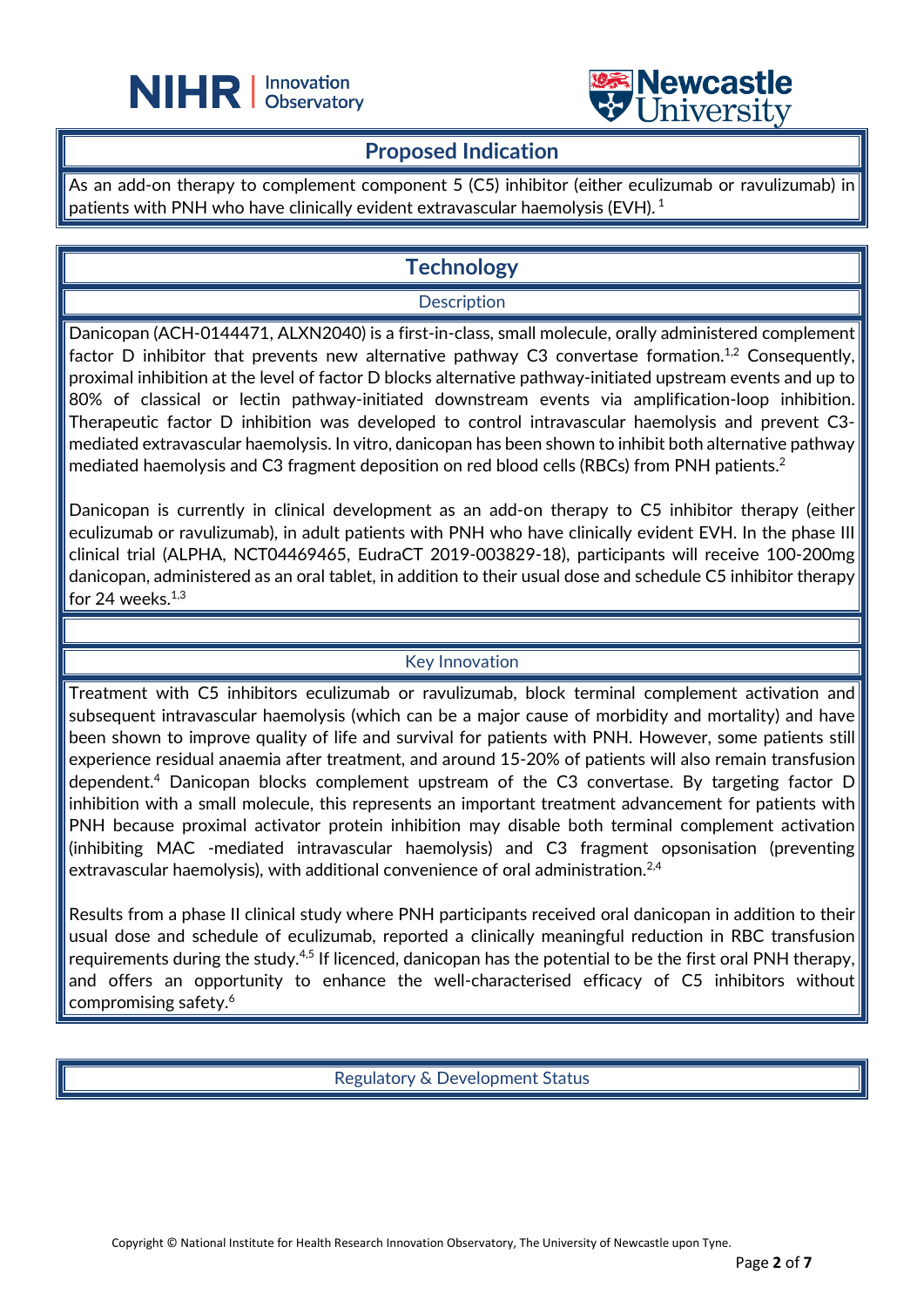



Danicopan does not currently have Marketing Authorisation in the EU/UK for any indication.

Danicopan has been awarded the following regulatory designations:

- PRIME designation by the EMA in November 2019 for the treatment of PNH patients who are not adequately responding to a  $C_5$  inhibitor.<sup>7</sup>
- Orphan drug status by the EMA in December 2017 for the treatment of PNH. $^8$

 $\overline{a}$ 

- Breakthrough therapy designation by the FDA in September 2019 for the treatment of PNH patients who are sub-optimal responders to a C5 inhibitor alone.<sup>9</sup>
- Orphan drug designation by the FDA in November 2017 for the treatment of PNH.10

Danicopan is also in phase II development for geographic atrophy.<sup>11</sup>

#### **Patient Group**

Disease Area and Clinical Need

PNH is rare, life-threatening disease of the blood. It is characterised by excessive breakdown of RBCs (haemolysis), leading to the release into the urine of a large amount of haemoglobin, a protein which is necessary to transport oxygen throughout the body.<sup>8</sup> Chronic haemolysis is central to all the symptoms associated with PNH which include: fatigue, rapid heartbeat, headaches, chest pain, blood in the urine and difficulty breathing. In severe cases, additional symptoms can develop including: disabling fatigue, difficulty swallowing, oesophageal spasm, erectile dysfunction, blood clots or chronic kidney disease. PNH develops when PIG-A gene mutations occur in bone marrow stem cells. The affected stem cells pass on the PIG-A mutation to the mature blood elements (RBCs, white blood cells, and platelets) which are derived from bone marrow stem cells. Cells harbouring PIG-A mutations are deficient in a class of proteins called glycosyl phosphatidylinositol (GPI) anchored proteins. This makes RBCs in PNH patients extremely susceptible to destruction by the complement system, a complex group of proteins within the immune system that work together to fight infection. $^{12,13}$  PNH is an acquired, not inherited, condition and having aplastic anaemia is the only known risk factor for developing PNH. $^{\rm 14,15}$ 

The incidence of PNH in Great Britain has been estimated to be 1 in 770,000 each year, with a predicted prevalence of approximately 1 in 62,500. It is estimated that there are around 650 to 900 people in England with PNH. The disease can occur at any age but is most frequently diagnosed between the ages of 30-40 years old.<sup>15</sup> In England, 2020-21, there were 445 finished consultant episodes (FCEs) and 431 admissions for PNH [Marchiafava-Micheli] (ICD-10 code D59.5) which resulted in 390 day cases and 104 FCE bed days.16

Recommended Treatment Options

NICE currently recommends ravulizumab for treating PNH.<sup>17</sup>

Current clinical management for PNH patients can also include treatment with complement inhibitor eculizumab. Allogeneic stem cell transplantation may be curative but is associated with significant risks and is only considered for patients with severe bone marrow failure. Other interventions, notably RBC transfusion, folic acid, iron tablets and anti-coagulant treatments are offered to prevent or treat complications associated with PNH. 15

### **Clinical Trial Information**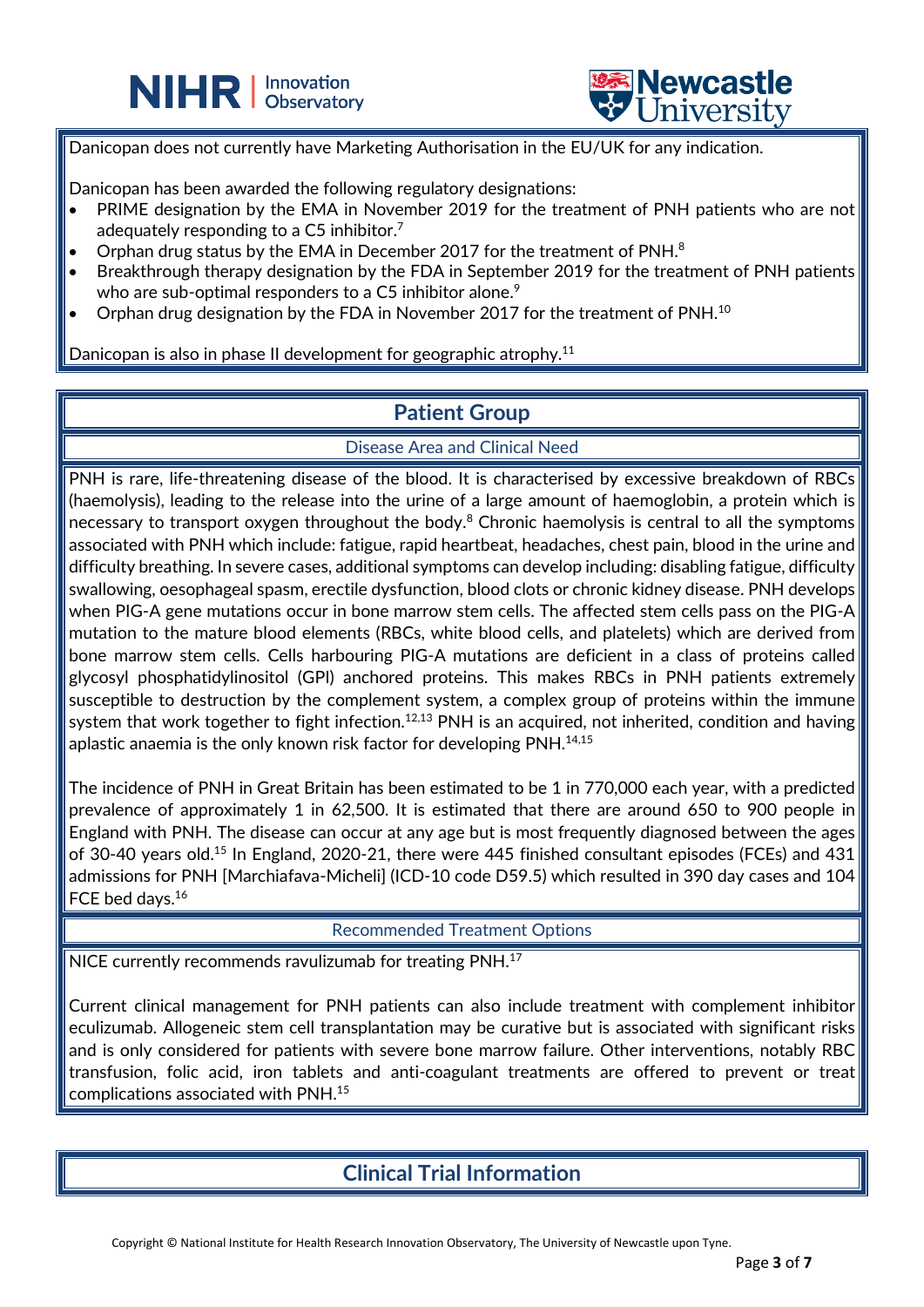



|                     | <b>A</b> OTHACTOIGA                                                                                                                                                                                                                                                                                                                                                                                                   |
|---------------------|-----------------------------------------------------------------------------------------------------------------------------------------------------------------------------------------------------------------------------------------------------------------------------------------------------------------------------------------------------------------------------------------------------------------------|
| <b>Trial</b>        | ALPHA, NCT04469465, EudraCT 2019-003829-18; A Phase 3 Study of<br>Danicopan (ALXN2040) as Add-on Therapy to a C5 Inhibitor (Eculizumab or<br>Ravulizumab) in Patients With Paroxysmal Nocturnal Haemoglobinuria Who<br>Have Clinically Evident Extravascular Haemolysis<br><b>Phase III - Recruiting</b><br>Locations: 6 EU countries, UK, United States and other countries<br>Primary completion date: October 2022 |
| <b>Trial Design</b> | Randomised, parallel assignment, double-blind, placebo controlled                                                                                                                                                                                                                                                                                                                                                     |
| Population          | N=84; adults aged 18 years and older; clinically evident extravascular haemolysis;<br>receiving a C5 inhibitor for at least 6 months prior to day 1; platelet count<br>≥30,000/µL; absolute neutrophil count ≥750/ µL                                                                                                                                                                                                 |
| Intervention(s)     | Danicopan (oral tablet) in addition to participants usual dose and schedule of<br>current C5 inhibitor therapy (either eculizumab or ravulizumab)                                                                                                                                                                                                                                                                     |
| Comparator(s)       | Placebo (oral tablet) in addition to participants usual dose and schedule of current<br>C5 inhibitor therapy (either eculizumab or ravulizumab)                                                                                                                                                                                                                                                                       |
| Outcome(s)          | Primary outcome: Change from baseline in haemoglobin [Time frame: Baseline to  <br>week 12]<br>See trial record for full list of other outcome measures                                                                                                                                                                                                                                                               |
| Results (efficacy)  |                                                                                                                                                                                                                                                                                                                                                                                                                       |
| Results (safety)    |                                                                                                                                                                                                                                                                                                                                                                                                                       |

| <b>Trial</b>        | NCT03472885, EudraCT 2016-003526-16; A Phase 2 Open-label Study of ACH-<br>0144471 in Patients With Paroxysmal Nocturnal Haemoglobinuria Who Have an<br>Inadequate Response to Eculizumab Monotherapy<br><b>Phase II</b> - Active, not recruiting<br>Locations: UK, United States and Italy.<br>Actual primary completion date: September 2019 |
|---------------------|------------------------------------------------------------------------------------------------------------------------------------------------------------------------------------------------------------------------------------------------------------------------------------------------------------------------------------------------|
| <b>Trial Design</b> | Non-randomised, sequential assignment, open-label                                                                                                                                                                                                                                                                                              |
| Population          | N=12; adults aged 18 years to 65; diagnosed with PNH; received at least 1 blood<br>cell transfusion within the last 12 weeks; anaemia with adequate reticulocytosis;<br>currently on a stable regimen of eculizumab; platelet count ≥40,000/µL                                                                                                 |
| Intervention(s)     | Danicopan (oral administration) in addition to participant's usual dose and<br>schedule of eculizumab (intravenous administration)                                                                                                                                                                                                             |
| Comparator(s)       | No comparator                                                                                                                                                                                                                                                                                                                                  |
| Outcome(s)          | Primary outcome: Change from baseline in haemoglobin [Time frame: Baseline to<br>week 24]<br>See trial record for full list of outcome measures.                                                                                                                                                                                               |
| Results (efficacy)  | Addition of danicopan resulted in a mean haemoglobin increase of 2.4g/dL at<br>week 24 and reduced transfusion requirements in patients with PNH who were                                                                                                                                                                                      |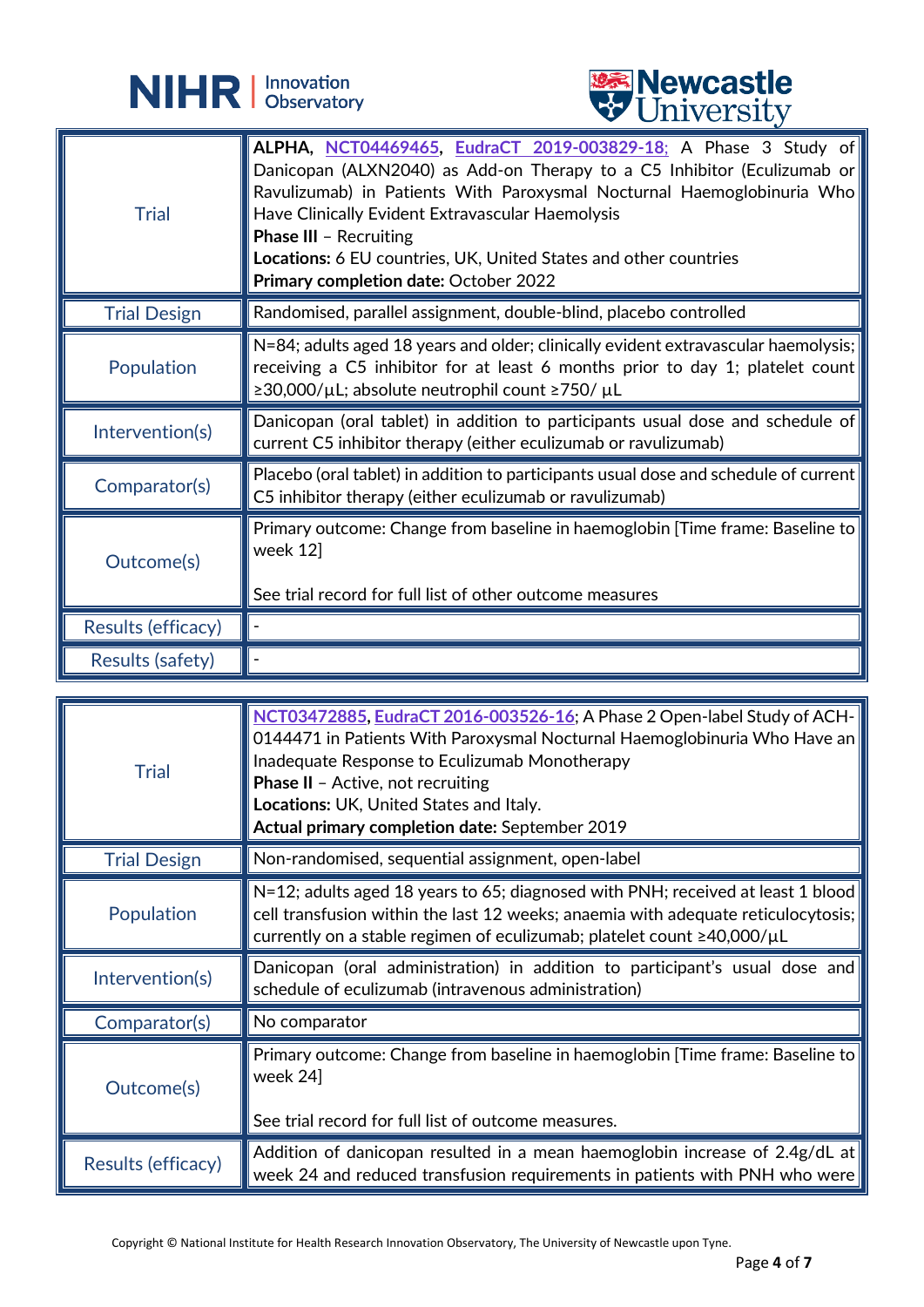



|                  | <b>I</b> transfusion-dependent on eculizumab. In the 24 weeks prior to danicopan, 10<br>$\parallel$ patients received 31 transfusions (50 units) compared with 1 transfusion (2 units)<br>$\parallel$ in 1 patient during the 24-week treatment period. Mean Functional Assessment<br>of Chronic Illness Therapy (FACIT)-Fatigue score increased by 11 points from<br>baseline to week 24. $5$ |
|------------------|------------------------------------------------------------------------------------------------------------------------------------------------------------------------------------------------------------------------------------------------------------------------------------------------------------------------------------------------------------------------------------------------|
| Results (safety) | The most common adverse events were headache, cough, and nasopharyngitis. <sup>5</sup>                                                                                                                                                                                                                                                                                                         |

 $\overline{a}$ 

## **Estimated Cost**

The estimated cost of danicopan is not yet known.

## **Relevant Guidance**

#### NICE Guidance

- NICE technology appraisal in development. Pegcetacoplan for treating paroxysmal nocturnal haemoglobinuria (GID-TA10651). Expected January 2022.
- NICE technology appraisal. Ravulizumab for treating paroxysmal nocturnal haemoglobinuria (TA698). May 2021.

#### NHS England (Policy/Commissioning) Guidance

• NHS England. 2013/14 NHS Standard Contract for Paroxysmal Nocturnal Haemoglobinuria Service (Adults and Adolescents). B05/S(HSS)/a.

#### Other Guidance

PNH Education and Study Group (PESG). PESG PNH diagnosis, follow-up and treatment guidelines. 2016.18

### **Additional Information**

#### **References**

- 1 Clinicaltrials.gov. *A Phase 3 Study of Danicopan (ALXN2040) as Add-on Therapy to a C5 Inhibitor (Eculizumab or Ravulizumab) in Patients With Paroxysmal Nocturnal Hemoglobinuria Who Have Clinically Evident Extravascular Hemolysis (EVH)*. *Trial ID: NCT04469465*. 2020. Status: Recruiting. Available from: <https://clinicaltrials.gov/ct2/show/NCT04469465> [Accessed 17 December 2021].
- 2 Risitano AM, Kulasekararaj AG, Lee JW, Maciejewski JP, Notaro R, Brodsky R, et al. Danicopan: an oral complement factor D inhibitor for paroxysmal nocturnal hemoglobinuria. *Haematologica*. 2020;106(12):3188-97. Available from: [https://doi.org/10.3324/haematol.2020.261826.](https://doi.org/10.3324/haematol.2020.261826)
- 3 EU Clinical Trials Register. *A Phase 3 Study of Danicopan (ALXN2040) as Add-on Therapy to a C5 Inhibitor (Eculizumab or Ravulizumab) in Patients with Paroxysmal Nocturnal Hemoglobinuria Who Have Clinically Evident Extravascular Hemolysis*. *Trial ID: 2019-003829-*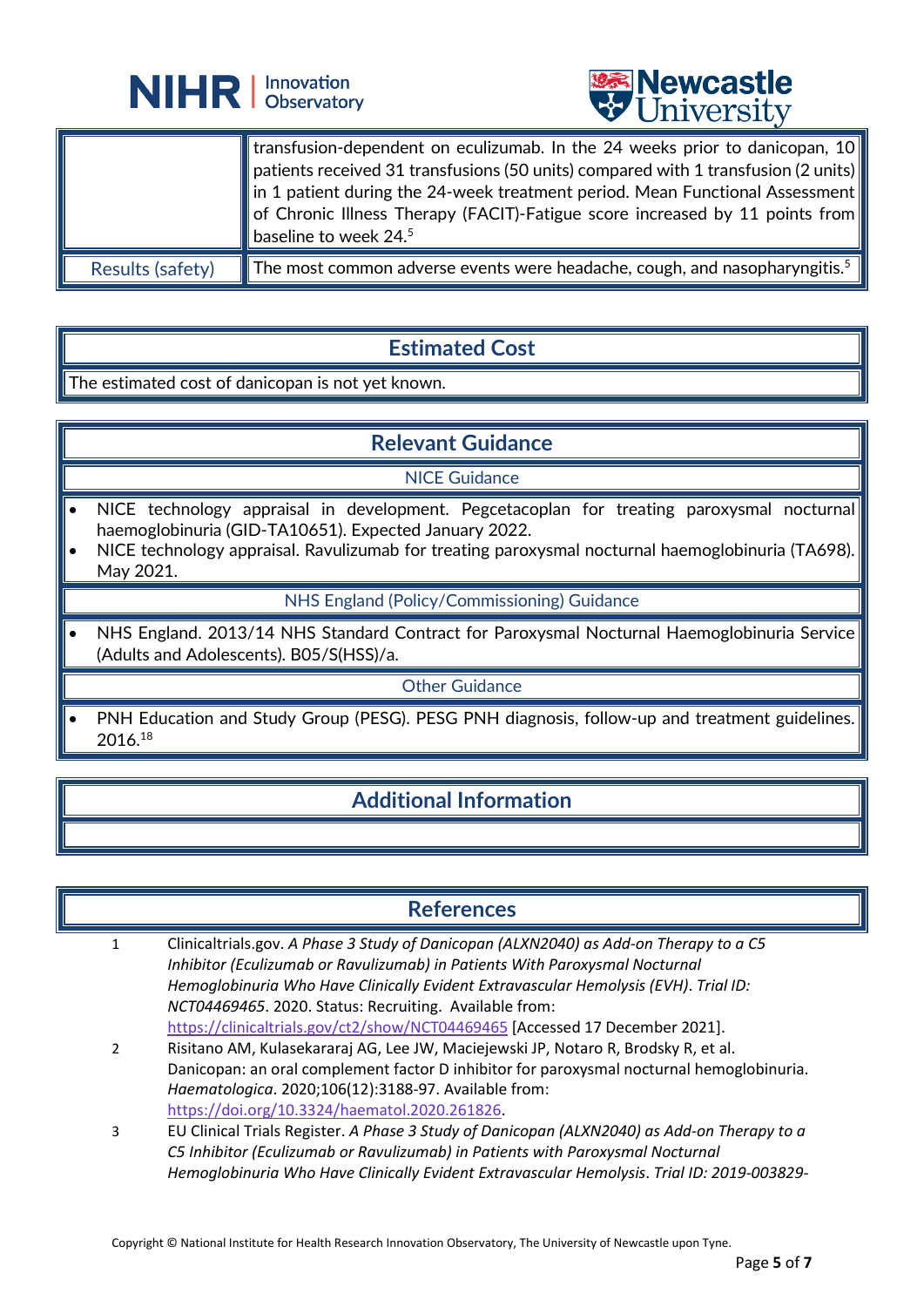# **NIHR** | Innovation



18. 2020. Status: Ongoing. Available from: [https://www.clinicaltrialsregister.eu/ctr](https://www.clinicaltrialsregister.eu/ctr-search/trial/2019-003829-18/GB)[search/trial/2019-003829-18/GB](https://www.clinicaltrialsregister.eu/ctr-search/trial/2019-003829-18/GB) [Accessed 17 December 2021].

- 4 American Society of Haematology (ASH) Clinical News. *Danicopan Improves Hemoglobin, Reduces Transfusion Requirements in Eculizumab-Treated Patients With PNH.* 2021. Available from: [https://www.ashclinicalnews.org/news/from-the-blood-journals/written-in](https://www.ashclinicalnews.org/news/from-the-blood-journals/written-in-blood/danicopan-improves-hemoglobin-reduces-transfusion-requirements-eculizumab-treated-patients-pnh/)[blood/danicopan-improves-hemoglobin-reduces-transfusion-requirements-eculizumab](https://www.ashclinicalnews.org/news/from-the-blood-journals/written-in-blood/danicopan-improves-hemoglobin-reduces-transfusion-requirements-eculizumab-treated-patients-pnh/)[treated-patients-pnh/](https://www.ashclinicalnews.org/news/from-the-blood-journals/written-in-blood/danicopan-improves-hemoglobin-reduces-transfusion-requirements-eculizumab-treated-patients-pnh/) [Accessed 21 December 2021].
- 5 Kulasekararaj AG, Risitano AM, Maciejewski JP, Notaro R, Browett P, Lee JW, et al. Phase 2 study of danicopan in patients with paroxysmal nocturnal hemoglobinuria with an inadequate response to eculizumab. *Blood*. 2021;138(20):1928-38. Available from: [https://doi.org/10.1182/blood.2021011388.](https://doi.org/10.1182/blood.2021011388)
- 6 American Society of Haematology (ASH). *Phase 3 Study of Danicopan, an Oral Complement Factor D Inhibitor, As Add-on Therapy to a C5 Inhibitor in Patients with Paroxysmal Nocturnal Hemoglobinuria with Clinically Evident Extravascular Hemolysis.* 2020. Available from: <https://ash.confex.com/ash/2020/webprogram/Paper134388.html> [Accessed 05 January 2022].
- 7 Global News Wire. *European Medicines Agency Grants PRIME Designation to Danicopan for Treatment of Paroxysmal Nocturnal Hemoglobinuria Patients Who Are Not Adequately Responding to a C5 Inhibitor.* 2021. Available from:

[https://www.globenewswire.com/en/news-](https://www.globenewswire.com/en/news-release/2019/11/19/1949350/8717/en/European-Medicines-Agency-Grants-PRIME-Designation-to-Danicopan-for-Treatment-of-Paroxysmal-Nocturnal-Hemoglobinuria-Patients-Who-Are-Not-Adequately-Responding-to-a-C5-Inhibitor.html)

[release/2019/11/19/1949350/8717/en/European-Medicines-Agency-Grants-PRIME-](https://www.globenewswire.com/en/news-release/2019/11/19/1949350/8717/en/European-Medicines-Agency-Grants-PRIME-Designation-to-Danicopan-for-Treatment-of-Paroxysmal-Nocturnal-Hemoglobinuria-Patients-Who-Are-Not-Adequately-Responding-to-a-C5-Inhibitor.html)[Designation-to-Danicopan-for-Treatment-of-Paroxysmal-Nocturnal-Hemoglobinuria-](https://www.globenewswire.com/en/news-release/2019/11/19/1949350/8717/en/European-Medicines-Agency-Grants-PRIME-Designation-to-Danicopan-for-Treatment-of-Paroxysmal-Nocturnal-Hemoglobinuria-Patients-Who-Are-Not-Adequately-Responding-to-a-C5-Inhibitor.html)[Patients-Who-Are-Not-Adequately-Responding-to-a-C5-Inhibitor.html](https://www.globenewswire.com/en/news-release/2019/11/19/1949350/8717/en/European-Medicines-Agency-Grants-PRIME-Designation-to-Danicopan-for-Treatment-of-Paroxysmal-Nocturnal-Hemoglobinuria-Patients-Who-Are-Not-Adequately-Responding-to-a-C5-Inhibitor.html) [Accessed 17 December 2021].

- 8 European Medicines Agency (EMA). *Public summary of opinion on orphan designation: (2S,4R)-1-(2-(3-acetyl-5-(2-methylpyrimidine-5-yl)-1H-indazol-1-yl)acetyl)-N-(6 bromopyridine-2-yl)-4-fluoropyrrolidine-2-carboxamide for the treatment of paroxysmal nocturnal haemoglobinuria.* 2017. Available from: [https://www.ema.europa.eu/en/documents/orphan-designation/eu/3/17/1946-public](https://www.ema.europa.eu/en/documents/orphan-designation/eu/3/17/1946-public-summary-opinion-orphan-designation-2s4r-1-2-3-acetyl-5-2-methylpyrimidine-5-yl-1h_en.pdf)[summary-opinion-orphan-designation-2s4r-1-2-3-acetyl-5-2-methylpyrimidine-5-yl-](https://www.ema.europa.eu/en/documents/orphan-designation/eu/3/17/1946-public-summary-opinion-orphan-designation-2s4r-1-2-3-acetyl-5-2-methylpyrimidine-5-yl-1h_en.pdf)
	- 1h en.pdf [Accessed 17 December 2021].
- 9 Global News Wire. *Achillion Receives Breakthrough Therapy Designation from FDA for Danicopan for Treatment of Paroxysmal Nocturnal Hemoglobinuria.* 2019. Available from: [https://www.globenewswire.com/news-release/2019/09/25/1920498/0/en/Achillion-](https://www.globenewswire.com/news-release/2019/09/25/1920498/0/en/Achillion-Receives-Breakthrough-Therapy-Designation-from-FDA-for-Danicopan-for-Treatment-of-Paroxysmal-Nocturnal-Hemoglobinuria.html)[Receives-Breakthrough-Therapy-Designation-from-FDA-for-Danicopan-for-Treatment-of-](https://www.globenewswire.com/news-release/2019/09/25/1920498/0/en/Achillion-Receives-Breakthrough-Therapy-Designation-from-FDA-for-Danicopan-for-Treatment-of-Paroxysmal-Nocturnal-Hemoglobinuria.html)[Paroxysmal-Nocturnal-Hemoglobinuria.html](https://www.globenewswire.com/news-release/2019/09/25/1920498/0/en/Achillion-Receives-Breakthrough-Therapy-Designation-from-FDA-for-Danicopan-for-Treatment-of-Paroxysmal-Nocturnal-Hemoglobinuria.html) [Accessed 18 December 2021].
- 10 Biopharma Global. *FDA approves ODD for Achillion's ACH-4471 for Paroxysmal Nocturnal Hemoglobinuria.* 2021. Available from: [https://pharmashots.com/21098/achillions](https://pharmashots.com/21098/achillions-danicopan-ach-4471-receives-fdas-breakthrough-therapy-designation-for-paroxysmal-nocturnal-hemoglobinuria)[danicopan-ach-4471-receives-fdas-breakthrough-therapy-designation-for-paroxysmal](https://pharmashots.com/21098/achillions-danicopan-ach-4471-receives-fdas-breakthrough-therapy-designation-for-paroxysmal-nocturnal-hemoglobinuria)[nocturnal-hemoglobinuria](https://pharmashots.com/21098/achillions-danicopan-ach-4471-receives-fdas-breakthrough-therapy-designation-for-paroxysmal-nocturnal-hemoglobinuria) [Accessed 17 December 2021].
- 11 Clinicaltrials.gov. *Search for danicopan clinical trials: phase II and III.* 2021. Available from: [https://clinicaltrials.gov/ct2/results?intr=Danicopan&Search=Apply&recrs=b&recrs=a&recrs](https://clinicaltrials.gov/ct2/results?intr=Danicopan&Search=Apply&recrs=b&recrs=a&recrs=f&recrs=d&recrs=e&age_v=&gndr=&type=&rslt=&phase=1&phase=2) [=f&recrs=d&recrs=e&age\\_v=&gndr=&type=&rslt=&phase=1&phase=2](https://clinicaltrials.gov/ct2/results?intr=Danicopan&Search=Apply&recrs=b&recrs=a&recrs=f&recrs=d&recrs=e&age_v=&gndr=&type=&rslt=&phase=1&phase=2) [Accessed 17 December 2021].
- 12 Johns Hopkins Medicine. *Paroxysmal Nocturnal Hemoglobinuria.* 2021. Available from: [https://www.hopkinsmedicine.org/kimmel\\_cancer\\_center/types\\_cancer/paroxysmal\\_noctu](https://www.hopkinsmedicine.org/kimmel_cancer_center/types_cancer/paroxysmal_nocturnal_hemoglobinuria_PNH.html) [rnal\\_hemoglobinuria\\_PNH.html](https://www.hopkinsmedicine.org/kimmel_cancer_center/types_cancer/paroxysmal_nocturnal_hemoglobinuria_PNH.html) [Accessed 17 December 2021].
- 13 National Organisation of Rare Disorders (NORD). *Paroxysmal Nocturnal Hemoglobinuria.* 2019. Available from: [https://rarediseases.org/rare-diseases/paroxysmal-nocturnal](https://rarediseases.org/rare-diseases/paroxysmal-nocturnal-hemoglobinuria/)[hemoglobinuria/](https://rarediseases.org/rare-diseases/paroxysmal-nocturnal-hemoglobinuria/) [Accessed 20 December 2021].